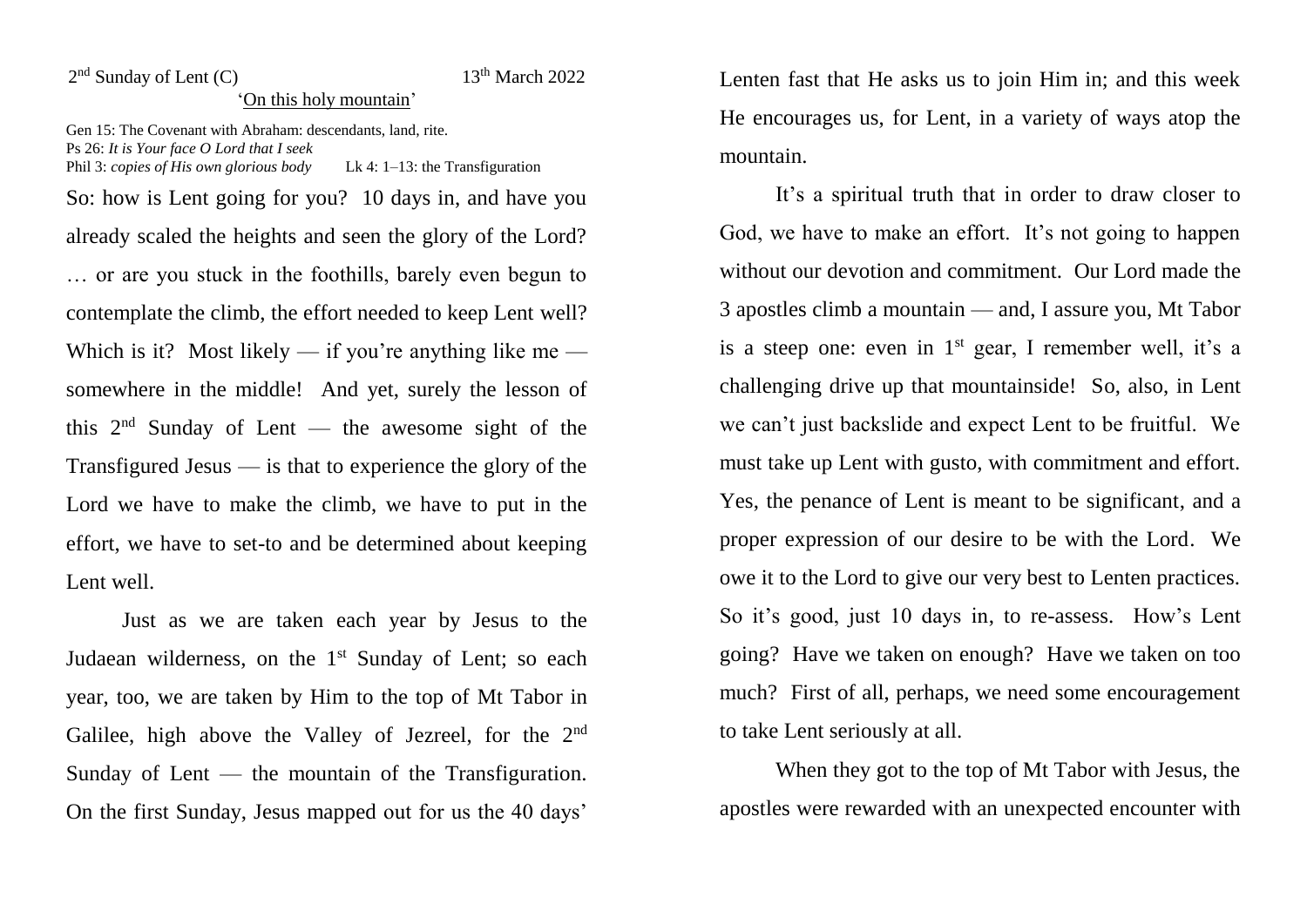the Lord transfigured. They were afraid, at first, and bewildered, didn't know what to say, and probably had to come to terms with what they saw over a long period afterwards. But, the fact is, they had glimpsed something of the Lord in His true, divine, nature. They had seen the Lord shine with a radiance not earthly, but from heaven a divine glory that hitherto had been hidden from them. Why did the Lord do this? Why did He offer them  $-$  just 3 of them — this glimpse of His radiant glory as the Son of God? One may speculate that seeing the light of the transfigured Jesus was what they needed to help them through the dark days ahead — the horrors of seeing their Lord and Master plotted against, arrested, tried falsely, beaten, sentenced by Pilate to death, exposed to the brutality of the Roman soldiers, pressed to carry His own cross on the streets of Jerusalem to Calvary, and there crucified. Surely, the apostles needed a lot of convincing, in their hearts, that their Master was truly the Messiah, when they had to witness His being treated in this dreadful way. The light of the transfigured Jesus is just what they

needed, the spark that kept alive their hope that all was indeed fine in Jesus's plan, despite the Passion and Cross. Having seen the divine light shine out from Jesus's person on the mountain, they knew that even though He was being treated horrifically, He remained in truth the Son of God.

What does this glimpse of Jesus's true radiance mean for us, then, for our keeping of Lent? I think that it lights up our way, too: we know that the efforts we are making for Lent are worthwhile. We need the Lord to light up our Lent — it is a journey in the light, not in the dark! In a way, this glimpse of the Transfiguration is a sign of the much greater light to come at the end of Lent, at Easter. Here, near the start of Lent, we see the light of a mini-Resurrection … it keeps us going, it shines and lifts our hearts, as we head through Lent towards the great light to shine out at Easter, when Jesus will triumph over death and hell. So, let's walk this Lenten discipline in the light of Jesus: in the light of the truth of who He is, the one and only Son of God, and towards the glorious life-giving light of Easter. Since Jesus is truly the Son of God, it makes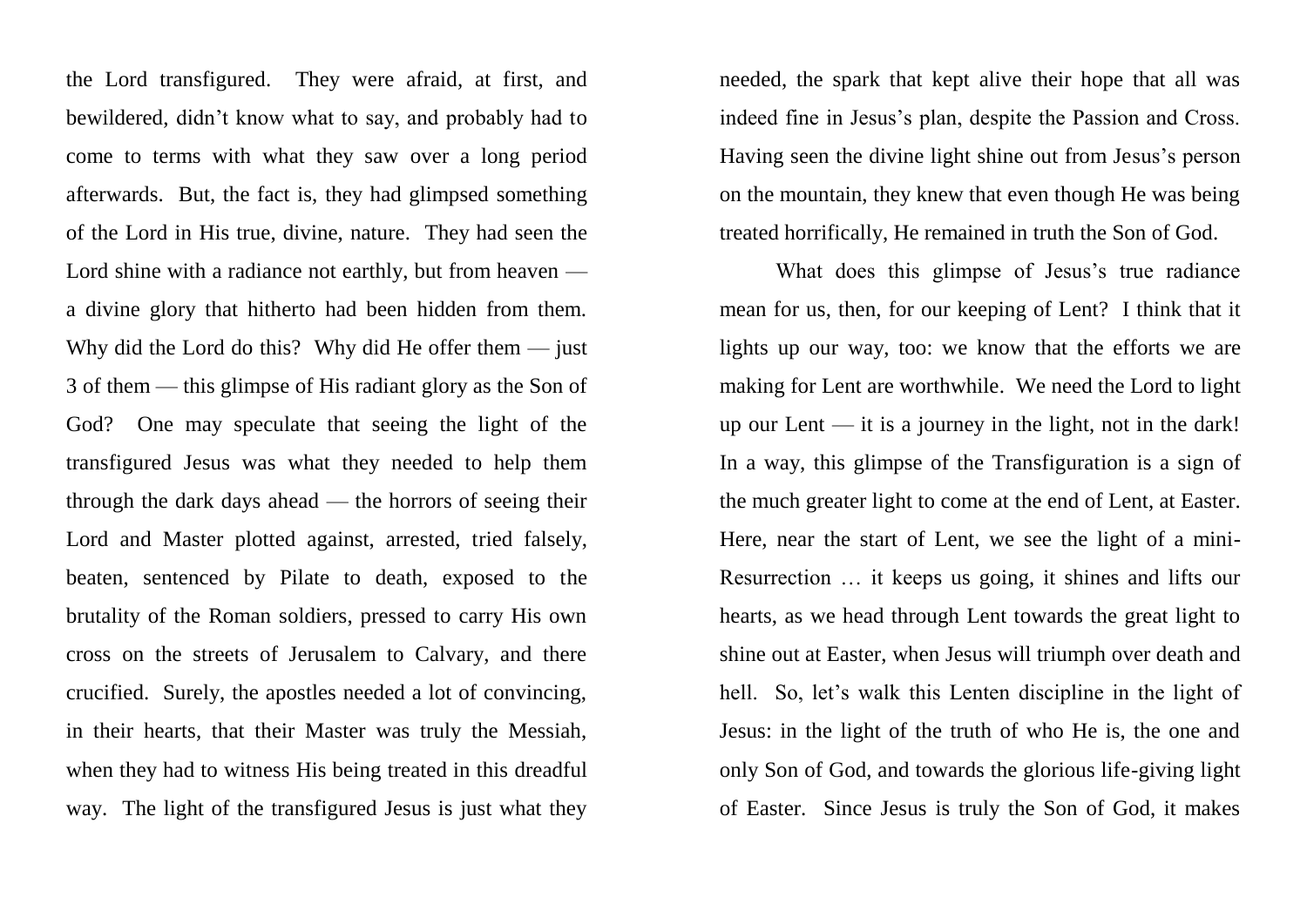sense to be close to Him. Our whole eternal destiny depends on it!

So, let's make now a practical assessment of Lent. Are we set on being with the Lord more, in climbing with Him towards His glory, so as to receive that much-needed encouragement from Him? What **prayer time** are we offering the Lord as extra? I urge you to make special use of what is offered here for you: the daily 5.30pm Mass; the Tuesday evening and Sunday evening Adoration time; the Friday Stations of the Cross — it would be a really encouraging expression of the seriousness with which we are taking Lent to see greater numbers of you here in the week at the liturgy and devotions. Please make use of this chapel — it's your spiritual home as students in London. Secondly, what of our **fasting**? Maybe this is what we first think of for Lent: what we're giving up. Well, have we managed something significant, but sustainable? Is it working, or has it fallen by the wayside? Let's remember that fasting from something is a really good and valid expression of centring our lives on Christ and not on

ourselves — a traditional sacrifice which says to the Lord with our bodies that we are made ultimately not for the pleasures of this, but for the next. So, keep up your efforts at fasting — tweak them if they aren't working, or if you took on too much to sustain. And the third plank of Lent is our **almsgiving**. Have we decided what we can save from other spending and afford to donate? There are, for

example, several options for giving for humanitarian aid to the Ukraine, which is perhaps the most obvious crisis on our minds at the moment. (QR code on the corridor walls, or the [Ideas for](https://www.universitycatholic.net/wp-content/uploads/2022/03/ideas-for-lent-2022.pdf)  [Lent sheet](https://www.universitycatholic.net/wp-content/uploads/2022/03/ideas-for-lent-2022.pdf) ... or here ...



And now, one final thing … The other effect of the godly light shining out from Jesus on the holy mountain is that He lights up the dark parts of our lives, the parts we'd rather ignore. So, as well as His giving us hope and a reason to keep Lent well, He also helps us see the sins we need to confess. This is not a light we need fear; it's a